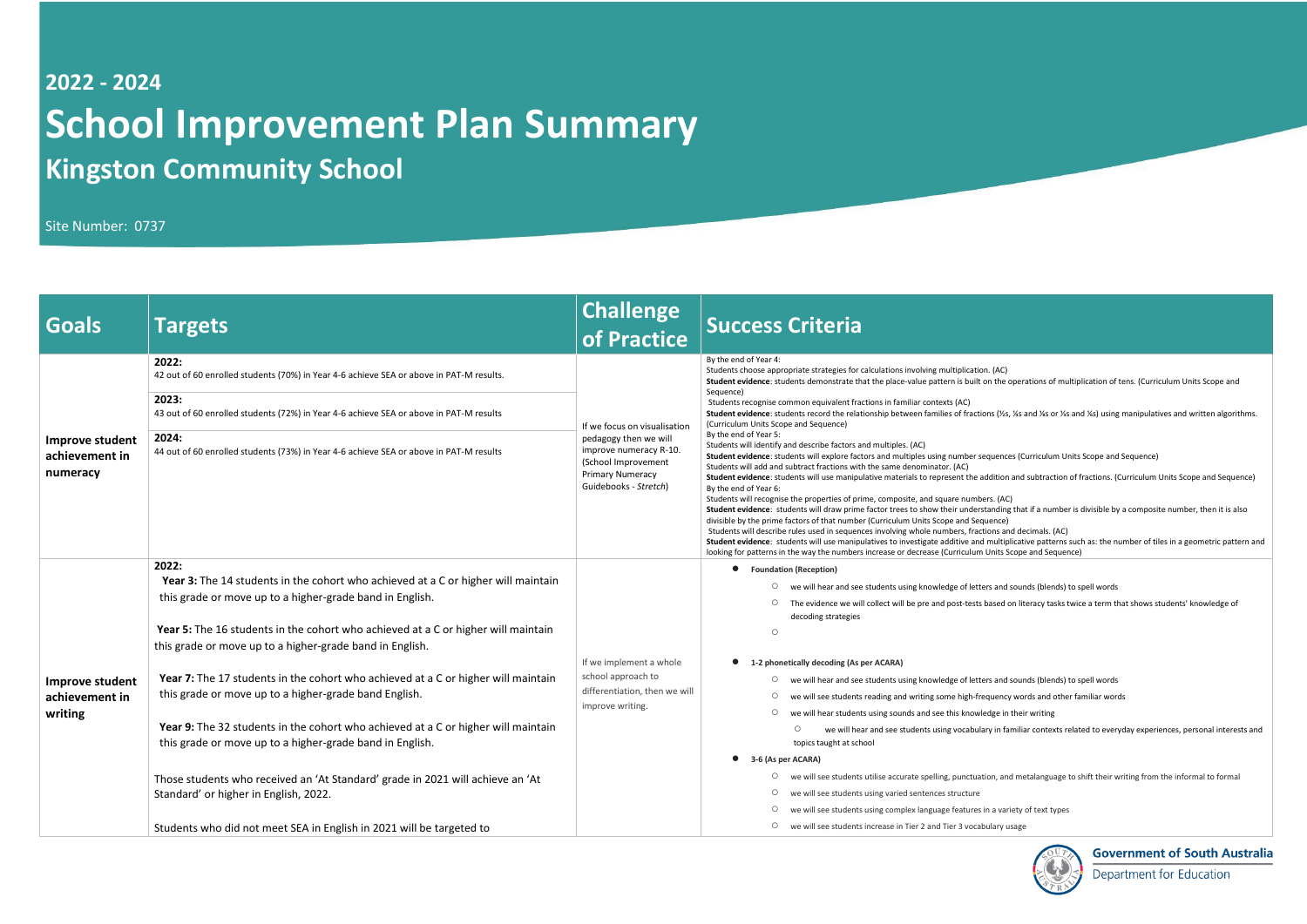- we will see students utilise accurate spelling, punctuation, and metalanguage to shift their writing from the informal to formal
	-
- we will see students using and experimenting with text structures and language features related to specific genres for particular

○ we will see students explain and demonstrate understanding of how texts are created in and for different audiences, purposes and



**Government of South Australia** 

Department for Education



Principal

Education Director

Governing Council Chair Person